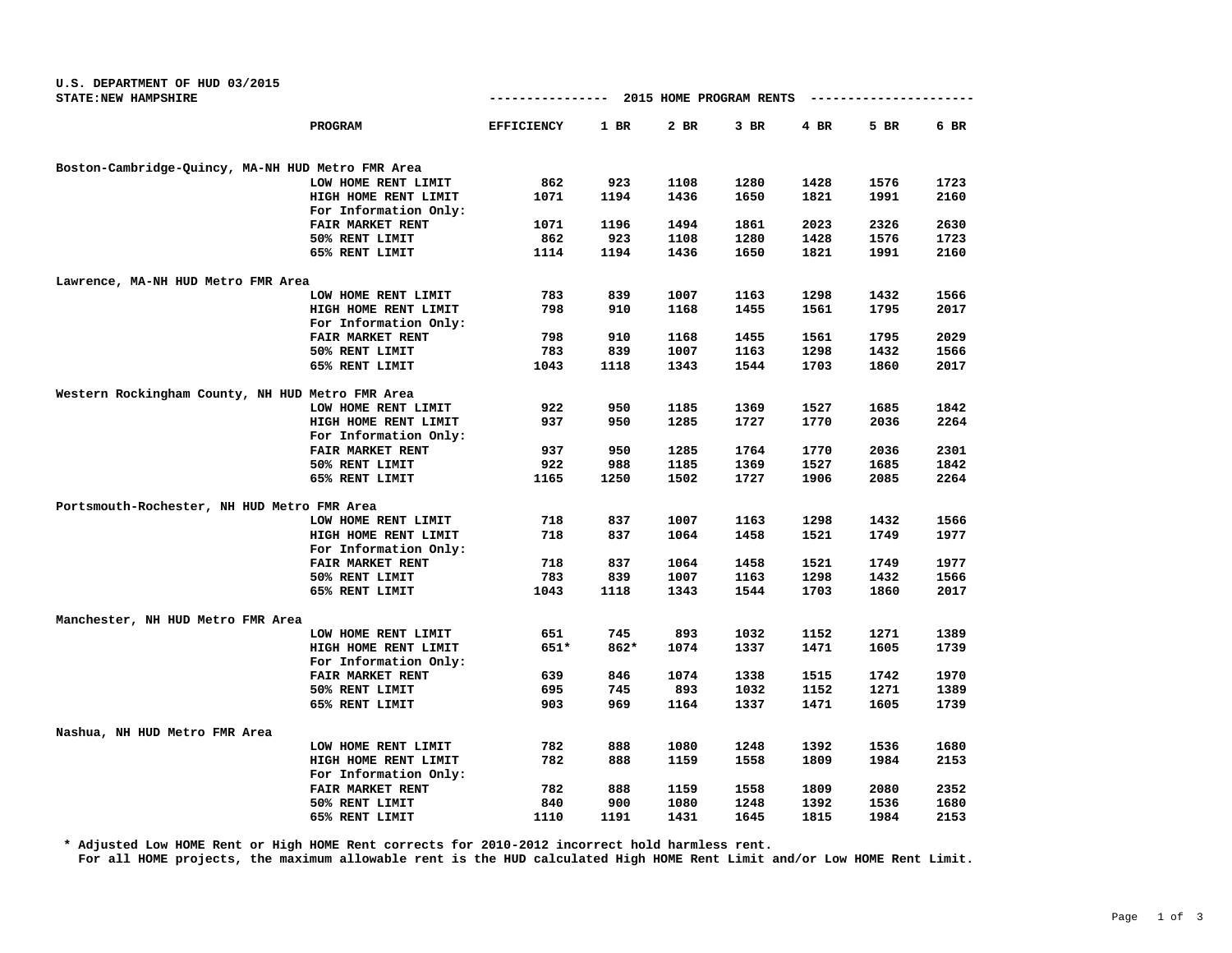|                                                   | PROGRAM               | <b>EFFICIENCY</b> | $1$ BR | 2 BR | $3$ BR | 4 BR | 5 BR | 6 BR |
|---------------------------------------------------|-----------------------|-------------------|--------|------|--------|------|------|------|
| Hillsborough County, NH (part) HUD Metro FMR Area |                       |                   |        |      |        |      |      |      |
|                                                   | LOW HOME RENT LIMIT   | 724               | 767    | 924  | 1116   | 1246 | 1375 | 1503 |
|                                                   | HIGH HOME RENT LIMIT  | 724               | 767    | 924  | 1154   | 1322 | 1520 | 1719 |
|                                                   | For Information Only: |                   |        |      |        |      |      |      |
|                                                   | FAIR MARKET RENT      | 724               | 767    | 924  | 1154   | 1322 | 1520 | 1719 |
|                                                   | 50% RENT LIMIT        | 752               | 806    | 967  | 1116   | 1246 | 1375 | 1503 |
|                                                   | 65% RENT LIMIT        | 975               | 1046   | 1258 | 1444   | 1591 | 1737 | 1884 |
| Belknap County, NH                                |                       |                   |        |      |        |      |      |      |
|                                                   | LOW HOME RENT LIMIT   | 627               | 671    | 806  | 931    | 1038 | 1146 | 1253 |
|                                                   | HIGH HOME RENT LIMIT  | 729               | 734    | 993  | 1229   | 1351 | 1472 | 1593 |
|                                                   | For Information Only: |                   |        |      |        |      |      |      |
|                                                   | FAIR MARKET RENT      | 729               | 734    | 993  | 1413   | 1418 | 1631 | 1843 |
|                                                   | 50% RENT LIMIT        | 627               | 671    | 806  | 931    | 1038 | 1146 | 1253 |
|                                                   | 65% RENT LIMIT        | 830               | 891    | 1071 | 1229   | 1351 | 1472 | 1593 |
| Carroll County, NH                                |                       |                   |        |      |        |      |      |      |
|                                                   | LOW HOME RENT LIMIT   | 627               | 671    | 806  | 931    | 1038 | 1146 | 1253 |
|                                                   | HIGH HOME RENT LIMIT  | 707               | 786    | 1019 | 1226   | 1349 | 1469 | 1590 |
|                                                   | For Information Only: |                   |        |      |        |      |      |      |
|                                                   | FAIR MARKET RENT      | 707               | 786    | 1019 | 1418   | 1424 | 1638 | 1851 |
|                                                   | 50% RENT LIMIT        | 627               | 671    | 806  | 931    | 1038 | 1146 | 1253 |
|                                                   | 65% RENT LIMIT        | 829               | 889    | 1069 | 1226   | 1349 | 1469 | 1590 |
| Cheshire County, NH                               |                       |                   |        |      |        |      |      |      |
|                                                   | LOW HOME RENT LIMIT   | 632               | 677    | 812  | 938    | 1047 | 1156 | 1263 |
|                                                   | HIGH HOME RENT LIMIT  | 662               | 794    | 1048 | 1226   | 1349 | 1469 | 1590 |
|                                                   | For Information Only: |                   |        |      |        |      |      |      |
|                                                   | FAIR MARKET RENT      | 662               | 794    | 1048 | 1305   | 1707 | 1963 | 2219 |
|                                                   | 50% RENT LIMIT        | 632               | 677    | 812  | 938    | 1047 | 1156 | 1263 |
|                                                   | 65% RENT LIMIT        | 829               | 889    | 1069 | 1226   | 1349 | 1469 | 1590 |
| Coos County, NH                                   |                       |                   |        |      |        |      |      |      |
|                                                   | LOW HOME RENT LIMIT   | 573               | 598    | 709  | 931    | 1038 | 1146 | 1253 |
|                                                   | HIGH HOME RENT LIMIT  | 573               | 598    | 709  | 946    | 1134 | 1304 | 1474 |
|                                                   | For Information Only: |                   |        |      |        |      |      |      |
|                                                   | FAIR MARKET RENT      | 573               | 598    | 709  | 946    | 1134 | 1304 | 1474 |
|                                                   | 50% RENT LIMIT        | 627               | 671    | 806  | 931    | 1038 | 1146 | 1253 |
|                                                   | 65% RENT LIMIT        | 829               | 889    | 1069 | 1226   | 1349 | 1469 | 1590 |
| Grafton County, NH                                |                       |                   |        |      |        |      |      |      |
|                                                   | LOW HOME RENT LIMIT   | 652               | 698    | 838  | 968    | 1081 | 1192 | 1303 |
|                                                   | HIGH HOME RENT LIMIT  | 829               | 889    | 1069 | 1226   | 1349 | 1469 | 1590 |
|                                                   | For Information Only: |                   |        |      |        |      |      |      |
|                                                   | FAIR MARKET RENT      | 943               | 965    | 1213 | 1523   | 1693 | 1947 | 2201 |
|                                                   | 50% RENT LIMIT        | 652               | 698    | 838  | 968    | 1081 | 1192 | 1303 |

**STATE:NEW HAMPSHIRE ---------------- 2015 HOME PROGRAM RENTS ----------------------**

**U.S. DEPARTMENT OF HUD 03/2015**

**\* Adjusted Low HOME Rent or High HOME Rent corrects for 2010-2012 incorrect hold harmless rent. For all HOME projects, the maximum allowable rent is the HUD calculated High HOME Rent Limit and/or Low HOME Rent Limit.**

**65% RENT LIMIT 829 889 1069 1226 1349 1469 1590**

**50% RENT LIMIT 652 698 838 968 1081 1192 1303**